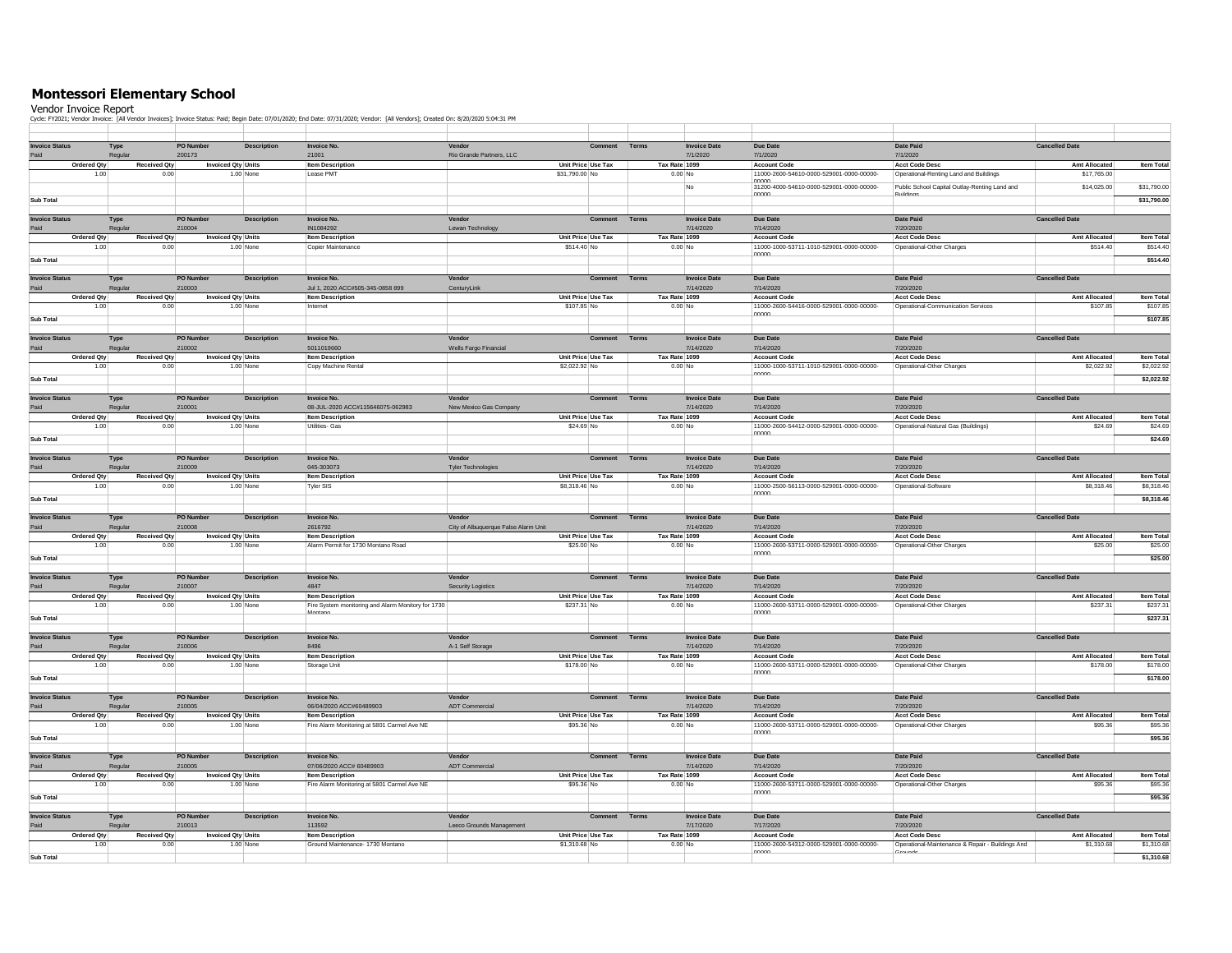| <b>Invoice Status</b> | Type                        | <b>PO Number</b>          | <b>Description</b> | Invoice No.                                           | Vendor                                      | <b>Comment</b> Terms              |       | <b>Invoice Date</b>              | Due Date                                                        | Date Paid                                                   | <b>Cancelled Date</b>            |                               |
|-----------------------|-----------------------------|---------------------------|--------------------|-------------------------------------------------------|---------------------------------------------|-----------------------------------|-------|----------------------------------|-----------------------------------------------------------------|-------------------------------------------------------------|----------------------------------|-------------------------------|
| Paid                  | Regular                     | 210012                    |                    | 492291541373                                          | ABCWUA                                      |                                   |       | 7/17/2020                        | 7/17/2020                                                       | 7/20/2020                                                   |                                  |                               |
| <b>Ordered Qty</b>    | <b>Received Qty</b>         | <b>Invoiced Qty Units</b> |                    | <b>Item Description</b>                               |                                             | Unit Price Use Tax                |       | Tax Rate 1099                    | <b>Account Code</b>                                             | <b>Acct Code Desc</b>                                       | <b>Amt Allocated</b>             | Item Total                    |
| 1.00                  | 0.00                        |                           | 1.00 None          | Utilities- Water                                      |                                             | \$169.22 No                       |       | $0.00$ No                        | 11000-2600-54415-0000-529001-0000-00000-<br>nnnn                | Operational-Water/Sewage                                    | \$169.22                         | \$169.22                      |
| <b>Sub Total</b>      |                             |                           |                    |                                                       |                                             |                                   |       |                                  |                                                                 |                                                             |                                  | \$169.22                      |
| <b>Invoice Status</b> |                             | <b>PO Number</b>          | <b>Description</b> | Invoice No.                                           | Vendor                                      | Comment                           | Terms | <b>Invoice Date</b>              | Due Date                                                        | Date Paid                                                   | <b>Cancelled Date</b>            |                               |
|                       | Type<br>Regular             | 210014                    |                    | 56270                                                 | HostMYCalls                                 |                                   |       | 7/17/2020                        | 7/17/2020                                                       | 7/20/2020                                                   |                                  |                               |
| <b>Ordered Qtv</b>    | <b>Received Qty</b>         | <b>Invoiced Qtv Units</b> |                    | <b>Item Description</b>                               |                                             | Unit Price Use Tax                |       | Tax Rate 1099                    | Account Code                                                    | <b>Acct Code Desc</b>                                       | Amt Allocated                    | <b>Item Tota</b>              |
| 1.00                  | 0.00                        |                           | 1.00 None          | <b>Phone Service</b>                                  |                                             | \$341.59 No                       |       | $0.00$ No                        | 11000-2600-54416-0000-529001-0000-00000-                        | Operational-Communication Services                          | \$341.59                         | \$341.59                      |
| <b>Sub Total</b>      |                             |                           |                    |                                                       |                                             |                                   |       |                                  |                                                                 |                                                             |                                  | \$341.59                      |
|                       |                             |                           |                    |                                                       |                                             |                                   |       |                                  |                                                                 |                                                             |                                  |                               |
| <b>Invoice Status</b> | Type                        | PO Numbe                  | <b>Description</b> | <b>Invoice No</b>                                     | Vendo                                       | Comment                           | Terms | <b>Invoice Date</b>              | <b>Due Date</b>                                                 | <b>Date Paid</b>                                            | <b>Cancelled Date</b>            |                               |
|                       | Regular                     | 200173                    |                    | 21002                                                 | Rio Grande Partners, LLC                    |                                   |       | 7/20/2020                        | 7/20/2020                                                       | 7/20/2020                                                   |                                  |                               |
| <b>Ordered Qty</b>    | <b>Received Qtv</b>         | <b>Invoiced Qty Units</b> |                    | <b>Item Description</b>                               |                                             | Unit Price Use Tax                |       | Tax Rate 1099                    | <b>Account Code</b>                                             | <b>Acct Code Desc</b>                                       | <b>Amt Allocated</b>             | Item Total                    |
| 1.00                  |                             | 0.00                      | 1.00 None          | Lease PMT                                             |                                             | \$57,222.00 No                    |       | $0.00$ No                        | 11000-2600-54610-0000-529001-0000-00000-<br>nnnn                | Operational-Renting Land and Buildings                      | \$31,977.00                      |                               |
|                       |                             |                           |                    |                                                       |                                             |                                   |       | No                               | 31200-4000-54610-0000-529001-0000-00000-                        | Public School Capital Outlay-Renting Land and               | \$25,245.00                      | \$57,222.00                   |
| Sub Total             |                             |                           |                    |                                                       |                                             |                                   |       |                                  | nnnn                                                            | سمحانينا                                                    |                                  | \$57,222.00                   |
|                       |                             |                           |                    |                                                       |                                             |                                   |       |                                  |                                                                 |                                                             |                                  |                               |
| <b>Invoice Status</b> | Type                        | PO Numbe                  | <b>Description</b> | <b>Invoice No</b>                                     | Vende                                       | Comment                           | Terms | <b>Invoice Date</b>              | Due Date                                                        | Date Paid                                                   | <b>Cancelled Date</b>            |                               |
| Paid                  | Regular                     | 210006                    |                    | 8592                                                  | A-1 Self Storage                            |                                   |       | 7/31/2020                        | 7/31/2020                                                       | 8/3/2020                                                    |                                  |                               |
| Ordered Qty<br>1.00   | Received Qty<br>0.00        | <b>Invoiced Qty Units</b> | 1.00 None          | <b>Item Description</b>                               |                                             | Unit Price Use Tax<br>\$178.00 No |       | Tax Rate 1099<br>$0.00$ No       | <b>Account Code</b><br>11000-2600-53711-0000-529001-0000-00000- | <b>Acct Code Desc</b><br>Operational-Other Charges          | <b>Amt Allocated</b><br>\$178.00 | <b>Item Total</b><br>\$178.00 |
|                       |                             |                           |                    | Storage Unit                                          |                                             |                                   |       |                                  | nnnn                                                            |                                                             |                                  |                               |
| <b>Sub Total</b>      |                             |                           |                    |                                                       |                                             |                                   |       |                                  |                                                                 |                                                             |                                  | \$178.00                      |
| <b>Invoice Status</b> | Type                        | PO Numbe                  | <b>Description</b> | <b>Invoice No.</b>                                    | Vendor                                      | Comment                           | Terms | <b>Invoice Date</b>              | Due Date                                                        | <b>Date Paid</b>                                            | <b>Cancelled Date</b>            |                               |
| Paid                  | Regular                     | 210012                    |                    | 703652564379                                          | ABCWUA                                      |                                   |       | 7/31/2020                        | 7/31/2020                                                       | 8/3/2020                                                    |                                  |                               |
| Ordered Qty           | <b>Received Qty</b>         | <b>Invoiced Qty Units</b> |                    | <b>Item Description</b>                               |                                             | Unit Price Use Tax                |       | Tax Rate 1099                    | <b>Account Code</b>                                             | <b>Acct Code Desc</b>                                       | <b>Amt Allocated</b>             | <b>Item Total</b>             |
| 1.00                  | 0.00                        |                           | 1.00 None          | Utilities-Water--1730 Montano                         |                                             | \$30.47 No                        |       | $0.00$ No                        | 11000-2600-54415-0000-529001-0000-00000-                        | Operational-Water/Sewage                                    | \$30.47                          | \$30.47                       |
| Sub Total             |                             |                           |                    |                                                       |                                             |                                   |       |                                  | nnnn                                                            |                                                             |                                  | \$30,47                       |
|                       |                             |                           |                    |                                                       |                                             |                                   |       |                                  |                                                                 |                                                             |                                  |                               |
| <b>Invoice Status</b> | Type                        | PO Numbe                  | <b>Description</b> | <b>Invoice No</b>                                     | Vendo                                       | Comment                           | Terms | <b>Invoice Date</b>              | Due Date                                                        | <b>Date Paid</b>                                            | <b>Cancelled Date</b>            |                               |
| Paid                  | Regular                     | 210012                    |                    | 903567031238                                          | ABCWUA                                      |                                   |       | 7/31/2020                        | 7/31/2020                                                       | 8/3/2020                                                    |                                  |                               |
| Ordered Qty           | <b>Received Qty</b>         | <b>Invoiced Qty Units</b> |                    | <b>Item Description</b>                               |                                             | Unit Price Use Tax                |       | Tax Rate 1099                    | Account Code                                                    | <b>Acct Code Desc</b>                                       | <b>Amt Allocated</b>             | <b>Item Tota</b>              |
| 1.00                  | 0.00                        |                           | 1.00 None          | Utilities- Water-- 1730 Montano                       |                                             | \$30.47 No                        |       | $0.00$ No                        | 11000-2600-54415-0000-529001-0000-00000-                        | Operational-Water/Sewage                                    | \$30.47                          | \$30.47                       |
| Sub Total             |                             |                           |                    |                                                       |                                             |                                   |       |                                  |                                                                 |                                                             |                                  | \$30.47                       |
| <b>Invoice Status</b> | Type                        | PO Numbe                  | <b>Description</b> | <b>Invoice No</b>                                     | Vendo                                       | Comment                           | Terms | <b>Invoice Date</b>              | <b>Due Date</b>                                                 | Date Paid                                                   | <b>Cancelled Date</b>            |                               |
|                       | Regular                     | 210012                    |                    | 169721278733                                          | ABCWUA                                      |                                   |       | 7/31/2020                        | 7/31/2020                                                       | 8/3/2020                                                    |                                  |                               |
| <b>Ordered Qtv</b>    | Received Qtv                | <b>Invoiced Qty Units</b> |                    | <b>Item Description</b>                               |                                             | Unit Price Use Tax                |       | Tax Rate 1099                    | <b>Account Code</b>                                             | <b>Acct Code Desc</b>                                       | <b>Amt Allocated</b>             | <b>Item Tota</b>              |
| 1.00                  | 0.00                        |                           | 1.00 None          | Utilities- Water-- 1730 Montano                       |                                             | \$1,788.92 No                     |       | $0.00$ No                        | 11000-2600-54415-0000-529001-0000-00000-                        | Operational-Water/Sewage                                    | \$1,788.92                       | \$1,788.92                    |
| <b>Sub Total</b>      |                             |                           |                    |                                                       |                                             |                                   |       |                                  | nnnn                                                            |                                                             |                                  | \$1,788.92                    |
|                       |                             |                           |                    |                                                       |                                             |                                   |       |                                  |                                                                 |                                                             |                                  |                               |
| <b>Invoice Status</b> | Type                        | PO Numbe                  | <b>Description</b> | Invoice No.                                           | Vendo                                       | Comment                           | Terms | <b>Invoice Date</b>              | Due Date                                                        | Date Paid                                                   | <b>Cancelled Date</b>            |                               |
| Paid                  | Regular                     | 210022                    |                    | 3311637389                                            | Pitney Bowes Global Financial Services, LLC |                                   |       | 7/31/2020                        | 7/31/2020                                                       | 8/3/2020                                                    |                                  |                               |
| Ordered Qtv           | Received Qtv                | <b>Invoiced Qtv Units</b> |                    | <b>Item Description</b>                               |                                             | Unit Price Use Tax                |       | Tax Rate 1099                    | <b>Account Code</b>                                             | <b>Acct Code Desc</b>                                       | <b>Amt Allocated</b>             | <b>Item Total</b>             |
| 1.00                  | 0.00                        |                           | 1.00 None          | Rental for Postage Equipment                          |                                             | \$32.00 No                        |       | $0.00$ No                        | 11000-1000-53711-1010-529001-0000-00000-<br>nnnn                | Operational-Other Charges                                   | \$32.00                          | \$32.00                       |
| <b>Sub Total</b>      |                             |                           |                    |                                                       |                                             |                                   |       |                                  |                                                                 |                                                             |                                  | \$32.00                       |
| <b>Invoice Status</b> |                             | PO Numbe                  | <b>Description</b> | <b>Invoice No</b>                                     | Vendo                                       | Comment                           | Terms | <b>Invoice Date</b>              | Due Date                                                        | Date Paid                                                   | <b>Cancelled Date</b>            |                               |
| Paid                  | Type<br>Regular             | 210019                    |                    | 9858763434                                            | Verizon Wireless                            |                                   |       | 7/31/2020                        | 7/31/2020                                                       | 8/3/2020                                                    |                                  |                               |
| Ordered Qty           | <b>Received Qty</b>         | <b>Invoiced Qty Units</b> |                    | <b>Item Description</b>                               |                                             | Unit Price Use Tax                |       | Tax Rate 1099                    | <b>Account Code</b>                                             | <b>Acct Code Desc</b>                                       | <b>Amt Allocated</b>             | Item Total                    |
| 1.00                  | 0.00                        |                           | 1.00 None          | Cell phone service                                    |                                             | \$714.60 No                       |       | $0.00$ No                        | 11000-2600-54416-0000-529001-0000-00000-                        | Operational-Communication Services                          | \$714.60                         | \$714.60                      |
| <b>Sub Total</b>      |                             |                           |                    |                                                       |                                             |                                   |       |                                  | nnnn                                                            |                                                             |                                  | \$714.60                      |
|                       |                             |                           |                    |                                                       |                                             |                                   |       |                                  |                                                                 |                                                             |                                  |                               |
| <b>Invoice Status</b> | Type                        | <b>PO Number</b>          | <b>Description</b> | Invoice No.                                           | Vendor                                      | Comment                           | Terms | <b>Invoice Date</b>              | Due Date                                                        | Date Paid                                                   | <b>Cancelled Date</b>            |                               |
| Paid                  | Regular                     | 210021                    |                    | 131187469                                             | CenturyLink Business Services               |                                   |       | 7/31/2020                        | 7/31/2020                                                       | 8/3/2020                                                    | Amt Allocated                    |                               |
| Ordered Qty<br>1.00   | <b>Received Qty</b><br>0.00 | <b>Invoiced Qty Units</b> | 1.00 None          | <b>Item Description</b><br><b>Internet Service</b>    |                                             | Unit Price Use Tax<br>\$525.29 No |       | Tax Rate 1099<br>$0.00$ No       | <b>Account Code</b><br>11000-2600-54416-0000-529001-0000-00000- | <b>Acct Code Desc</b><br>Operational-Communication Services | \$525.29                         | <b>Item Tota</b><br>\$525.29  |
|                       |                             |                           |                    |                                                       |                                             |                                   |       |                                  | nnnn                                                            |                                                             |                                  |                               |
| <b>Sub Total</b>      |                             |                           |                    |                                                       |                                             |                                   |       |                                  |                                                                 |                                                             |                                  | \$525.29                      |
| <b>Invoice Status</b> | Type                        | PO Numbe                  | <b>Description</b> | <b>Invoice No</b>                                     | Vendo                                       | Comment                           | Terms | <b>Invoice Date</b>              | Due Date                                                        | Date Paid                                                   | <b>Cancelled Date</b>            |                               |
| Paid                  | Regular                     | 210021                    |                    | 130896953                                             | CenturyLink Business Services               |                                   |       | 7/31/2020                        | 7/31/2020                                                       | 8/3/2020                                                    |                                  |                               |
| Ordered Qty           | <b>Received Qty</b>         | <b>Invoiced Qty Units</b> |                    | <b>Item Description</b>                               |                                             | Unit Price Use Tax                |       | Tax Rate 1099                    | <b>Account Code</b>                                             | <b>Acct Code Desc</b>                                       | <b>Amt Allocated</b>             | Item Tota                     |
| 1.00                  | 0.00                        |                           | 1.00 None          | <b>Internet Service</b>                               |                                             | \$1,559.80 No                     |       | $0.00$ No                        | 11000-2600-54416-0000-529001-0000-00000-                        | Operational-Communication Services                          | \$1,559.80                       | \$1,559.80                    |
| Sub Total             |                             |                           |                    |                                                       |                                             |                                   |       |                                  | mnnn                                                            |                                                             |                                  | \$1,559.80                    |
|                       |                             |                           |                    |                                                       |                                             |                                   |       |                                  |                                                                 |                                                             |                                  |                               |
| <b>Invoice Status</b> | Type                        | PO Number                 | <b>Description</b> | <b>Invoice No.</b>                                    | Vendor                                      | <b>Comment</b> Terms              |       | <b>Invoice Date</b>              | Due Date                                                        | Date Paid                                                   | <b>Cancelled Date</b>            |                               |
|                       | Regular                     | 210023                    |                    | 07/15/2020 ACC#115646075-0346368                      | PNM Electric and Gas Services               |                                   |       | 7/31/2020                        | 7/31/2020                                                       | 8/3/2020                                                    |                                  |                               |
| <b>Ordered Qtv</b>    | Received Qtv                | <b>Invoiced Qtv Units</b> |                    | <b>Item Description</b>                               |                                             | Unit Price Use Tax                |       | Tax Rate 1099                    | <b>Account Code</b>                                             | <b>Acct Code Desc</b>                                       | <b>Amt Allocated</b>             | <b>Item Total</b>             |
| 1.00                  | 0.00                        |                           | 1.00 None          | Utilities- Electricity --1730 Montano                 |                                             | \$1,901.65 No                     |       | $0.00$ No                        | 11000-2600-54411-0000-529001-0000-00000-<br>nnnn                | Operational-Electricity                                     | \$1,901.65                       | \$1,901.65                    |
| <b>Sub Total</b>      |                             |                           |                    |                                                       |                                             |                                   |       |                                  |                                                                 |                                                             |                                  | \$1,901.65                    |
|                       |                             |                           |                    |                                                       |                                             |                                   |       |                                  |                                                                 |                                                             |                                  |                               |
| <b>Invoice Status</b> | Type<br>Regular             | PO Numbe<br>210023        | <b>Description</b> | <b>Invoice No</b><br>07/27/2020 ACC#115646075-0174472 | Vendo<br>PNM Electric and Gas Services      | Comment                           | Terms | <b>Invoice Date</b><br>7/31/2020 | Due Date<br>7/31/2020                                           | Date Paid<br>8/3/2020                                       | <b>Cancelled Date</b>            |                               |
| Ordered Qtv           | Received Qtv                | <b>Invoiced Qtv Units</b> |                    | <b>Item Description</b>                               |                                             | Unit Price Use Tax                |       | Tax Rate 1099                    | Account Code                                                    | Acct Code Desc                                              | <b>Amt Allocated</b>             | <b>Item Total</b>             |
| 1.00                  | 0.00                        |                           | 1.00 None          | Utilities- Electricity - 5801 Carmel Ave NE           |                                             | \$160.85 No                       |       | $0.00$ No                        | 11000-2600-54411-0000-529001-0000-00000-                        | Operational-Electricity                                     | \$160.85                         | \$160.85                      |
|                       |                             |                           |                    |                                                       |                                             |                                   |       |                                  | nnnnn                                                           |                                                             |                                  |                               |